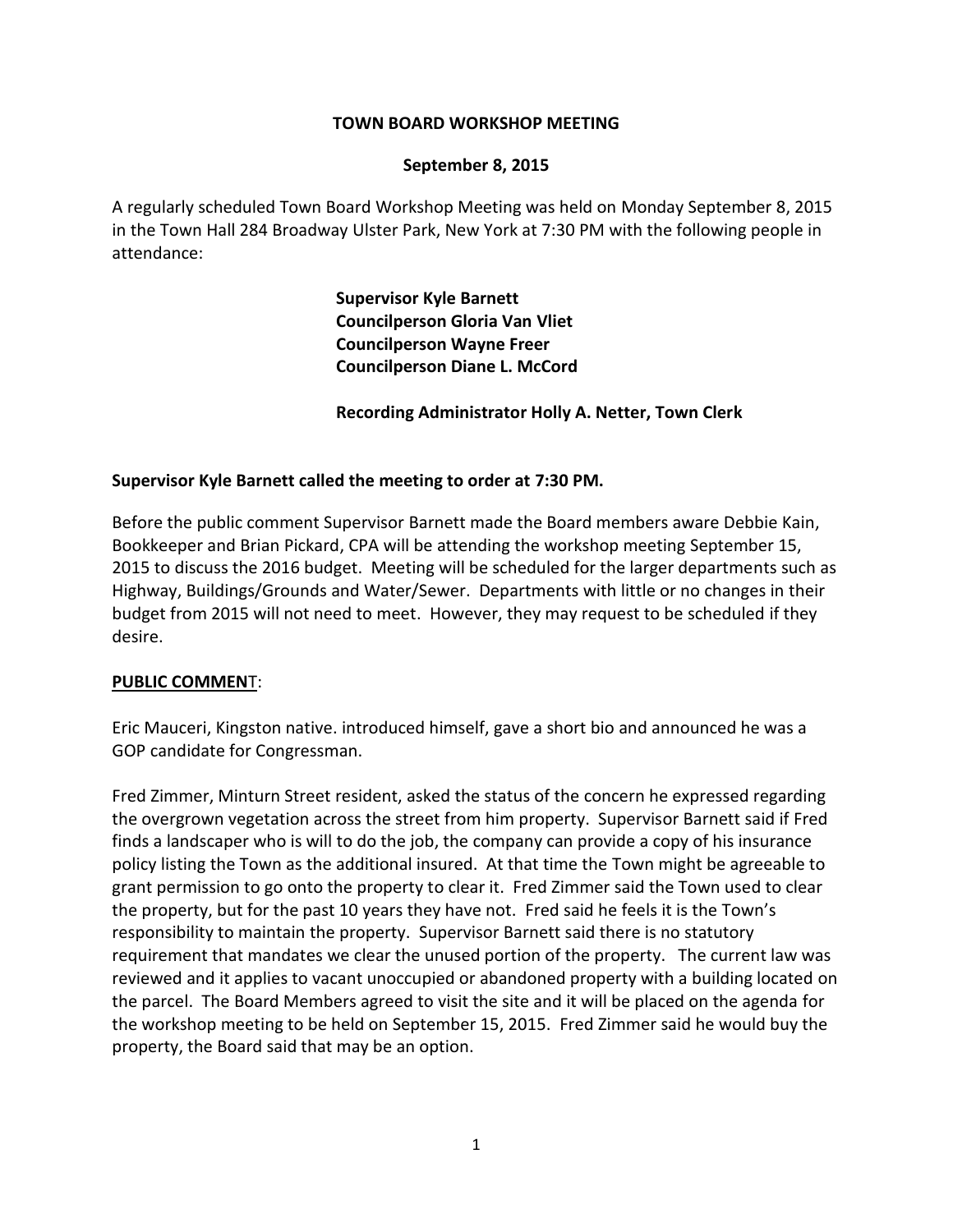# **Highway Department – Trucks**

Highway Superintendent Michael Cafaldo provided a vehicle inventory list to Supervisor Barnett which also showed the dollar amount of the repairs that have been spent on the trucks. Highway is looking at leasing 2 - 2016 Freightliners from Daimler for the amount of \$299,154.00. If they are ordered now they will not be here until May. Leasing is more beneficial keeping the payment low if something goes wrong with the truck at the end of the lease they do not have to keep them. The trucks will be ordered. The pricing is piggybacked off of the state bid, therefore we do not have to go out to bid for the purchase. The Board was in agreement to have Mike place the order for the trucks immediately.

Councilperson Wayne Freer asked Mike about Burley Road. The owners are going to give 900' of road to make another turn around so the buses are able to utilize it in the winter.

# **PRESENTATION CHURCH – PARKING LOT UPDATE**

Supervisor Barnett reported the Town of Esopus has done everything we can do with regard to purchasing the parking lot from the Presentation Church. We are waiting on the contract from the Archdiocese which requires the Cardinals signature. He then will authorize the pastor to sign the contract. Attorney Michael Bruhn will begin the process to make an application to the Supreme Court for authorization to sell the property to a municipality. All of the necessary paperwork has been completed at the Planning Board level.

## **MARTIN SWEEDISH ROAD UPDATE**

Abram Lewis – Rosenblum applied for a subdivision of 2 lots on Martin Sweedish Road. The applicants paid a \$4,000 recreation fee in 2014. The one parcel includes land they are turning over to the Town and they are asking to have the Town waive a second recreation fee to deed the property over to the Town. All Board Members were in agreement to waive the second recreation fee. A deed to the road will have to be given to the Town for the road.

## **LAWN MAINTENANCE – 552 Lake View Terrace and 182 Horton Lane**

An Order to Remedy was issued to Rochelle Parsons for the property located at 182 Horton Lane, Port Ewen. Michael Doering also received an Order to Remedy for his property located on 552 Lake View Terrace. The question was asked if the properties were vacant and were issued due to a complaint. They will be cut and the cost will be relevied on the 2016 taxes.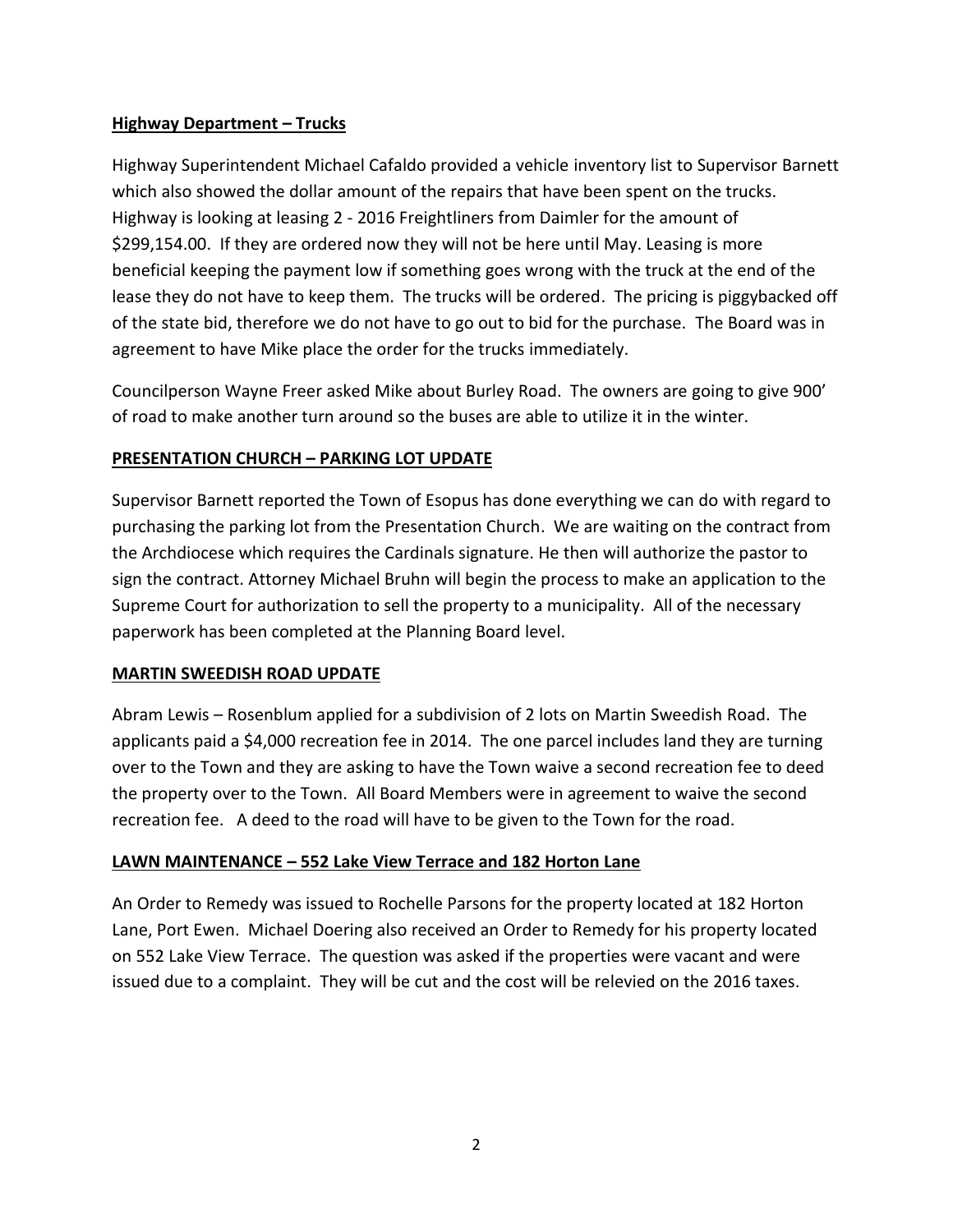# **Electrical Inspectors**

**a. The Inspector, LLC**

# **b. North East Electrical Inspections LLC**

Tim Keefe, Building Inspector, has made the recommendation to add the above mentioned company's to the list approved inspectors.

**A MOTION WAS MADE BY SUPERVISOR KYLE BARNETT TO ADD THE INSPECTOR, LLC AND NORTH EAST ELECTRICAL INSPECTIONS LLC TO THE LIST OF APPROVED INSPECTORS FOR THE TOWN OF ESOPUS. THE MOTION WAS SECONDED BY COUNCILPERSON WAYNE FREER. ALL BOARD MEMBERS WERE IN FAVOR. MOTION CARRIED.**

### **RESOLUTION TO APPOINT**

### **ENVIRONMENTAL BOARD CHAIRMAN**

**BE IT RESOLVED,** by the Town Board of the Town of Esopus, in the County of Ulster, State of New York, as follows,

**WHEREAS,** the Town of Esopus Environmental Board has the position of Chairman vacant and the Town of Esopus Town Board recommends the appointment of Mark Ellison as Chairman of the Environmental Board to a term that will expire on December 31, 2015,

**THEREFORE, BE IT RESOLVED,** the Town of Esopus Town Board appoints Mark Ellison to fill the vacancy as Chairman of the Environmental Board which will expire on December 31, 2015.

| Resolution offered by:  | Councilperson Gloria Van Vliet |
|-------------------------|--------------------------------|
| Resolution seconded by: | Councilperson Wayne Freer      |

| Supervisor Kyle Barnett           | AYE |
|-----------------------------------|-----|
| <b>Councilperson Wayne Freer</b>  | AYE |
| Councilperson Gloria Van Vliet    | AYF |
| <b>Councilperson Diane McCord</b> | AYF |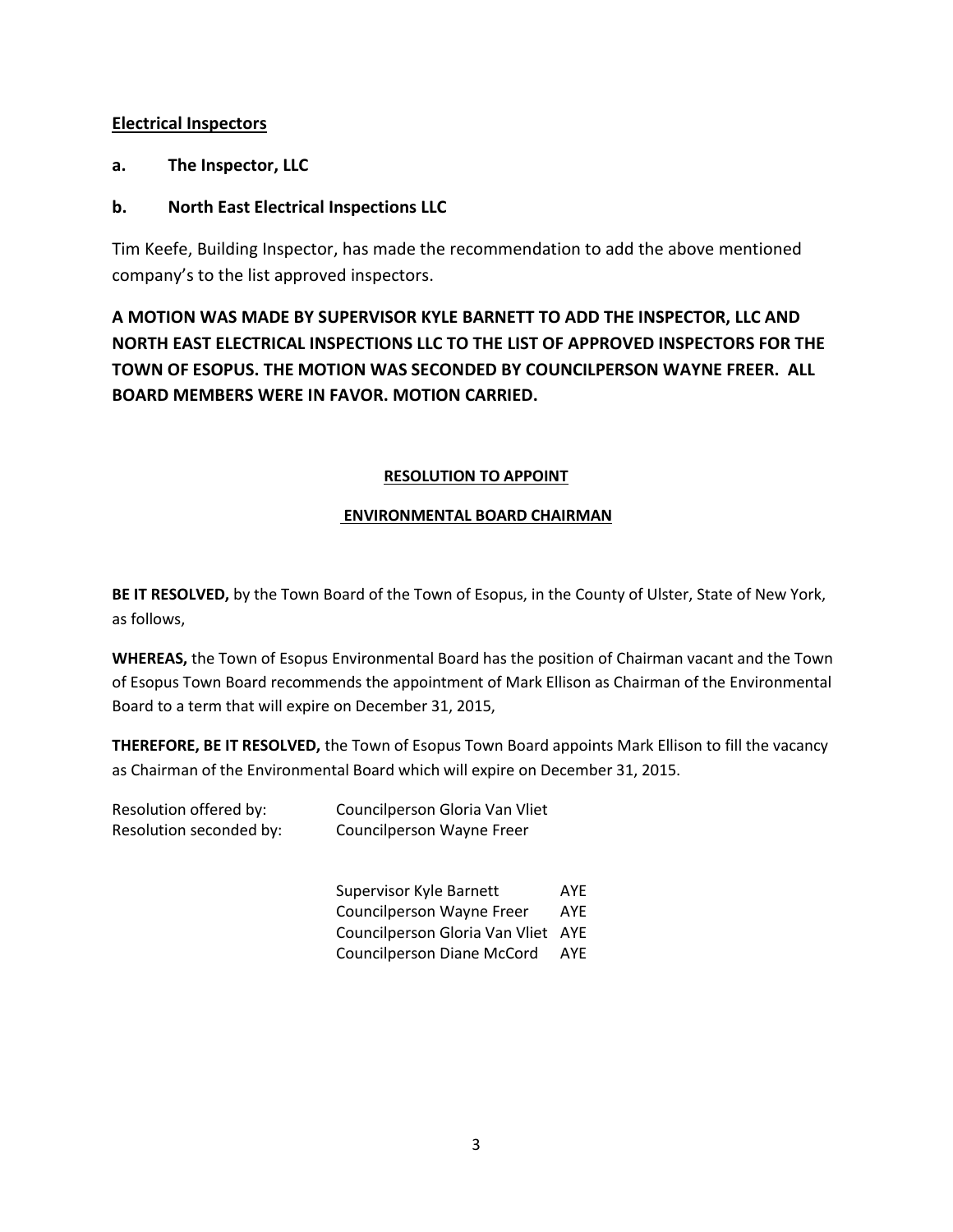#### **TOWN OF ESOPUS**

#### **RESOLUTION AUTHORIZING THE TOWN SUPERVISOR TO SIGN**

#### **HUDSON VALLEY AUDIO VISUAL CONTRACT**

**BE IT RESOLVED,** by the Town Board of the Town of Esopus, in the County of Ulster, State of New York the following:

**WHEREAS,** the Town Board of the Town of Esopus has approved the installation of a sound system by Hudson Valley Audio Visual in the amount of \$17,210.

**THEREFORE, BE IT RESOLVED,** that the Town of Esopus Town Board authorizes the Town Supervisor, Kyle W. Barnett to execute the Agreement list above on behalf of the Town of Esopus.

| Resolution offered by:  | Supervisor Kyle Barnett   |
|-------------------------|---------------------------|
| Resolution seconded by: | Councilperson Wayne Freer |
|                         |                           |

Supervisor Kyle Barnett AYE Councilperson Wayne Freer AYE Councilperson Gloria Van Vliet AYE Councilperson Diane McCord AYE

## **BUSINESS CREDIT CARDS – THE BANK OF GREENE COUNTY**

The Town will apply for a business credit card. The Board will need to choose 2 authorized signers. All Board Members were in favor.

## **RETIREE HEALTH INSURANCE**

Supervisor Kyle Barnett has reviewed the health insurance plan, employee handbook and collective bargaining agreement. A letter has been drafted to retirees who retired after December 31, 2007 regarding their health insurance premium and the percentage of contribution that needs to be paid. Various options were discussed and a decision was made to start charging the retirees the appropriate percentage for contribution toward their health insurance based on the sliding scale under section D-1 of the collective bargaining agreement beginning January 2016. All members of the Board were in favor of enforcing the contract regarding the collecting contributions toward the premium for those to whom the contract applies and who have retired after 2008.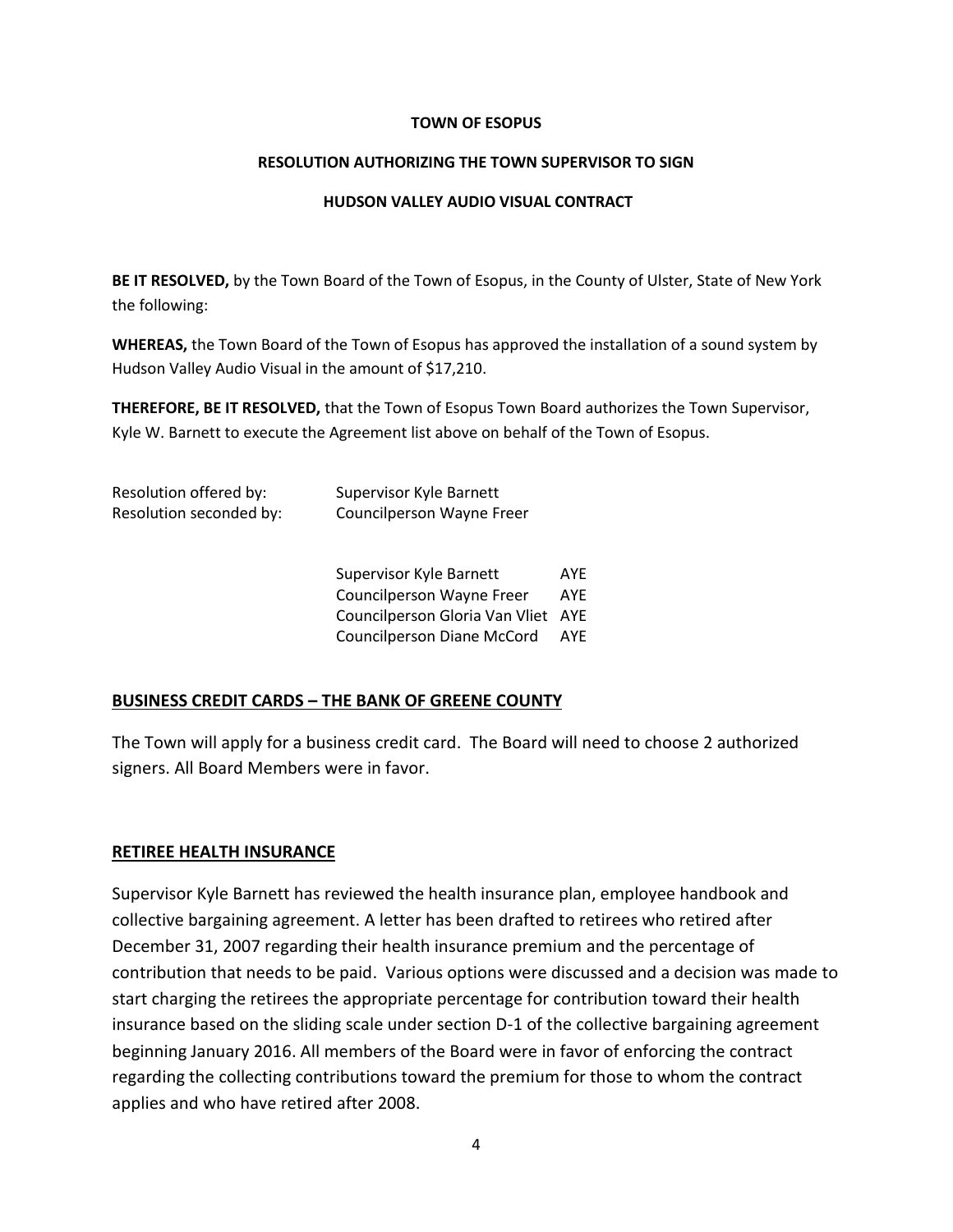# **CONTRACT FOR PROFESSIONAL SERVICES ( RANDOLPH HORNER)**

Randolph Horner has provided an updated contract for his services as Solar Project Manager which is identical to the previous contract only it recognizes the new vendor as Standard Solar opposed to Sun Edison.

# **LETTER OF INTENT – STANDARD SOLAR**

SunEdison is looking for their early termination fee which is agreeable, providing the new vendor Standard Solar gives the money to pay it. Supervisor Barnett has been communicating with Randolph Horner regarding transferring the NYSERTDA grant to Standard Solar. The proposal will be a significant savings over the old contract. Supervisor Barnett would like to get Standard Solar up and running and move this project forward. A copy of the letter of intent was given to the Board Members for review. Supervisor Barnett has scheduled a conference call with the CEO of Standard Solar as well as Randolph Horner to introduce themselves and find out what the time line looks like. Supervisor Barnett asked if any Board Members had questions comments or concerns to contact him and not wait for the next workshop meeting.

# **TEXT AMENDMENT – SEQR DOCUMENTATION**

**A MOTION WAS MADE BY COUNCILPERSON DIANE MCCORD TO DECLARE NEGATIVE DECLARATION PURSUENT TO SEQR FOR THE TEXT AMENDMENT – FARM BREWERIES, DISTILLERIES AND WINERIES MOTION WAS SECONDED BY COUNCILPERSON WAYNE FREER. ALL MEMBERS WERE IN FAVOR.**

# **EXECUTIVE SESSION – CONTRACT NEGOTIATIONS**

**COUNCILPERSON WAYNE FREER MADE A MOTION TO ENTER INTO EXECUTIVE SESSION FOR THE PURPOSE OF UNION CONTRACT NEGOTIATIONS AT 9:00 PM AND SECONDED BY COUNCILPERSON DIANE MCCORD. ALL TOWN BOARD MEMBERS VOTED IN FAVOR. MOTION CARRIED.**

**SUPERVISOR KYLE BARNETT MADE A MOTION TO EXIT THE EXECUTIVE SESSSION AT 9:30 PM AND WAS SECONDED BY COUNCILPERSON WAYNE FREER. ALL TOWN BOARD MEMBERS VOTED IN FAVOR. MOTION CARRIED.**

**NO ACTION TAKEN.**